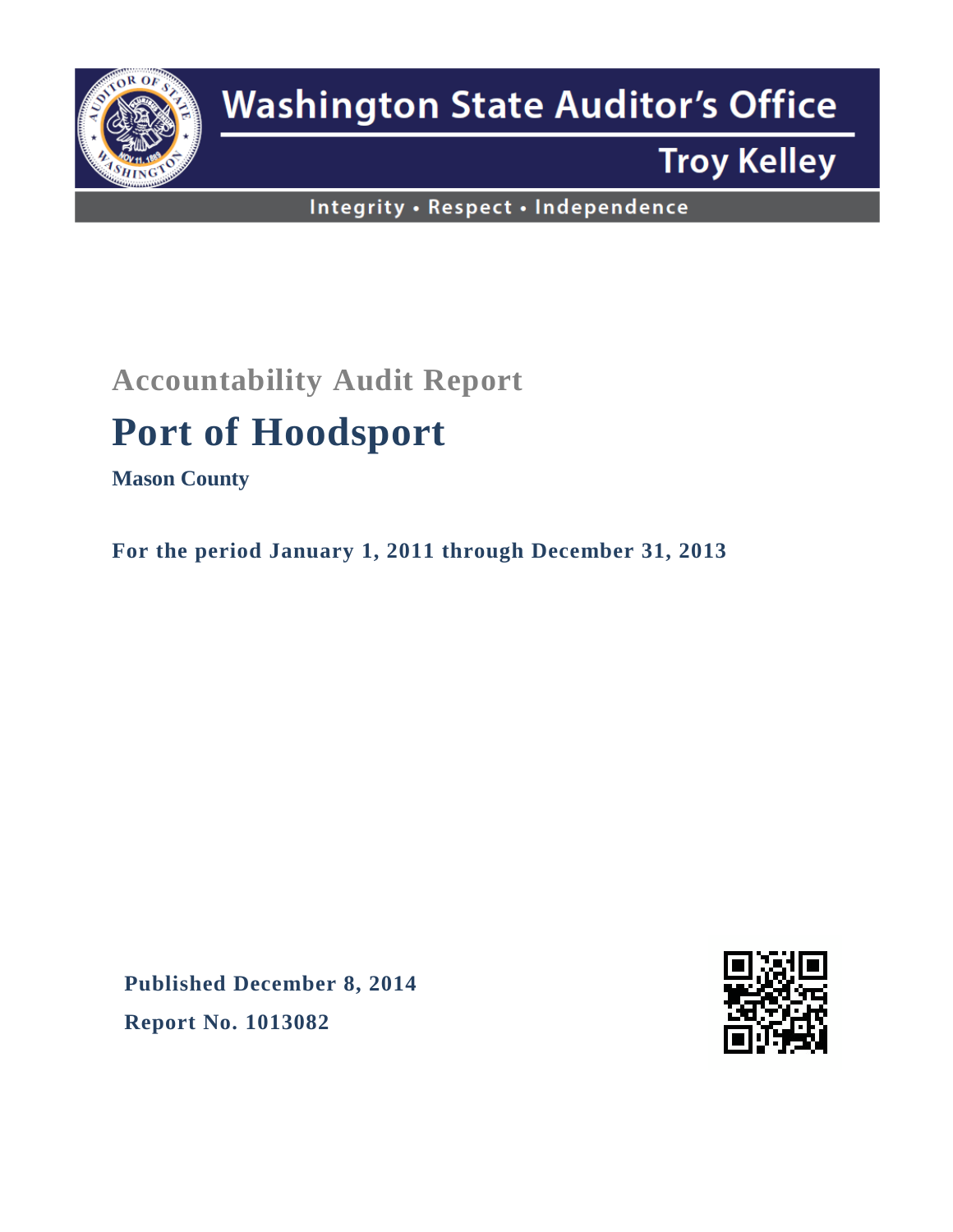

### **Washington State Auditor Troy Kelley**

December 8, 2014

Board of Commissioners Port of Hoodsport

Hoodsport, Washington

#### **Report on Accountability**

Thank you for the opportunity to work with you to promote accountability, integrity and openness in government. The State Auditor's Office takes seriously our role of providing state and local governments with assurance and accountability as the independent auditor of public accounts. In this way, we strive to help government work better, cost less, deliver higher value and earn greater public trust.

Independent audits provide essential accountability and transparency for Port operations. This information is valuable to management, the governing body and public stakeholders when assessing the government's stewardship of public resources.

The attached comprises our report on the Port's compliance and safeguarding of public resources. Our independent audit report describes the overall results and conclusions for areas we examined. We appreciate the opportunity to work with your staff and we value your cooperation during the audit.

Sincerely,

Troy X. Kelley

TROY KELLEY STATE AUDITOR OLYMPIA, WA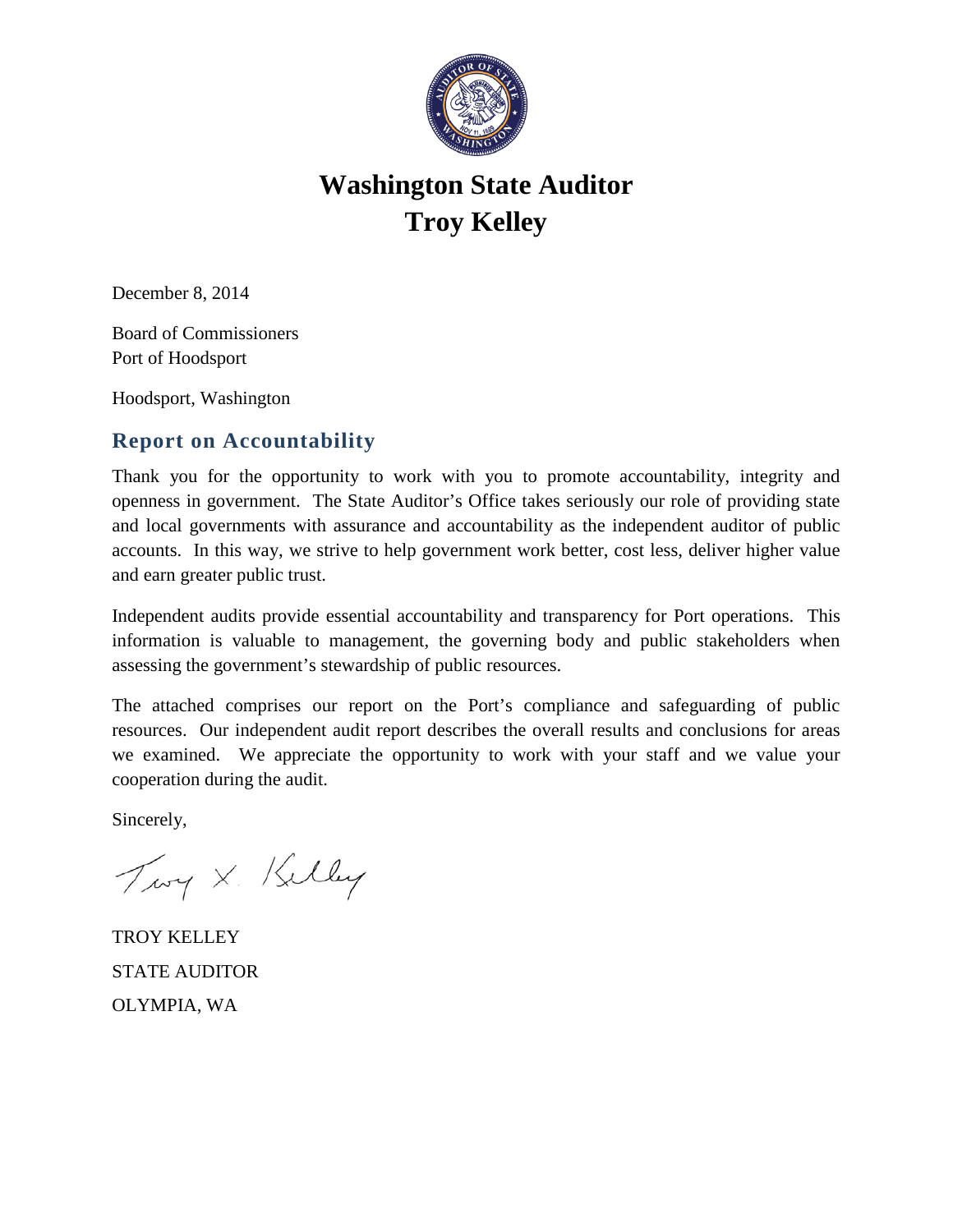#### **AUDIT SUMMARY**

#### **Results in brief**

In the areas we audited, Port operations complied with applicable requirements and provided adequate safeguarding of public resources. The Port also complied with state laws and regulations and its own policies in the areas we examined.

However, we noted certain matters that we communicated to the Port. We appreciate the Port's commitment to resolving those matters.

#### **About the audit**

This report contains the results of our independent accountability audit of the Port of Hoodsport from January 1, 2011 through December 31, 2013.

Management is responsible for ensuring compliance and adequate safeguarding of public resources from fraud, loss or abuse. This includes the design, implementation and maintenance of internal controls relevant to these objectives.

Our audit involved performing procedures to obtain evidence about the Port's uses of public resources, compliance with state laws and regulations and its own policies and procedures, and internal controls over such matters.

In keeping with general auditing practices, we do not examine every transaction, activity or area. Instead, the areas examined were those representing the highest risk of fraud, loss, abuse, or noncompliance.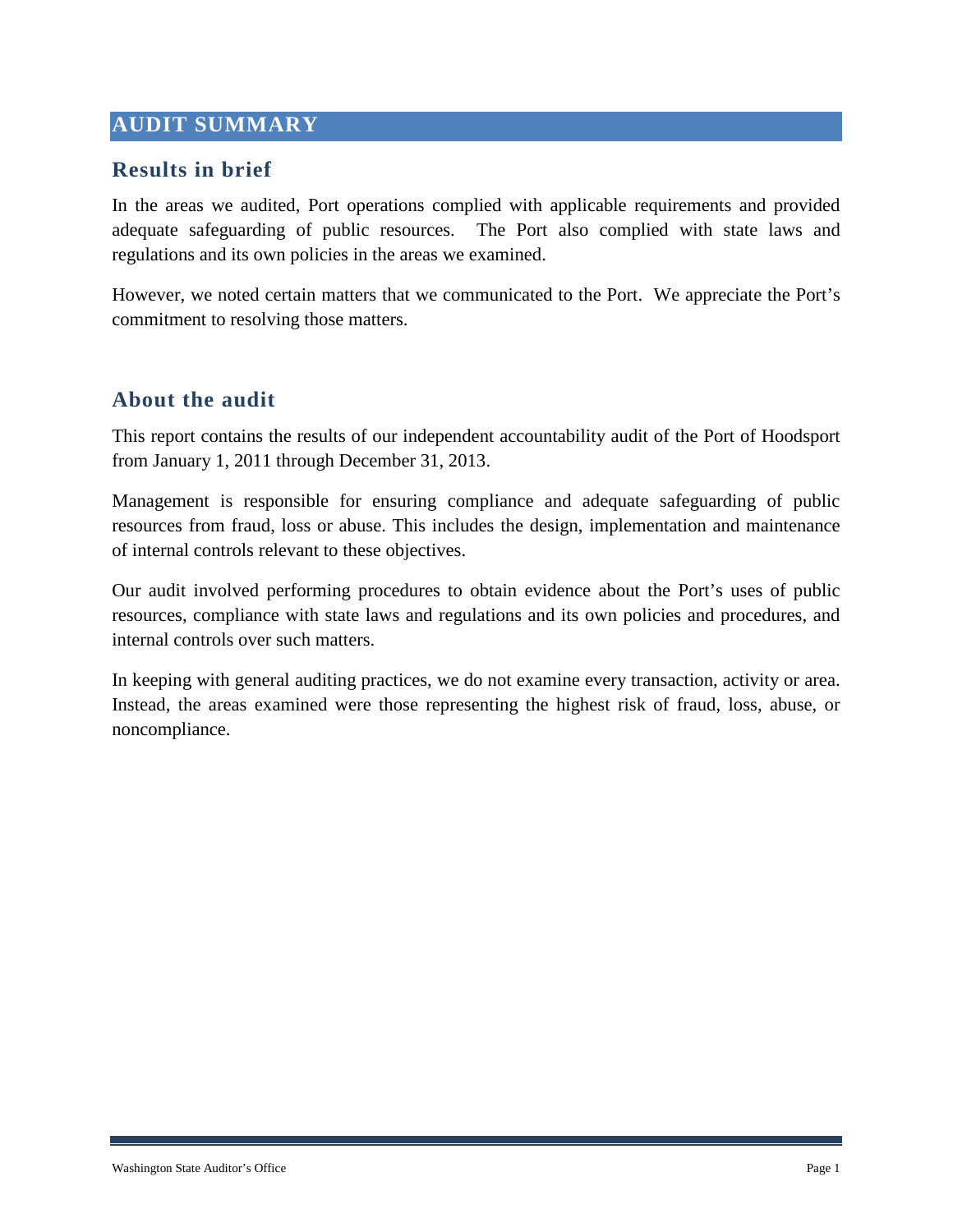#### **INFORMATION ABOUT THE PORT**

The Port of Hoodsport was created in November 1952 to promote tourism and economic development. Its boundaries lie adjacent to Hood Canal, with Hoodsport sitting at its center. A Port Director and assistant handle administrative duties and help obtain grants. An elected, three-member Board of Commissioners governs the Port.

| <b>Contact information related to this report</b> |                         |  |
|---------------------------------------------------|-------------------------|--|
| Address:                                          | Port of Hoodsport       |  |
|                                                   | P.O. Box 429            |  |
|                                                   | Hoodsport, WA 98548     |  |
| Contact:                                          | Kathleen Wyatt LeMaster |  |
| Telephone:                                        | 360-877-9350            |  |
| Website:                                          | www.portofhoodsport.us  |  |

*Information current as of report publish date.*